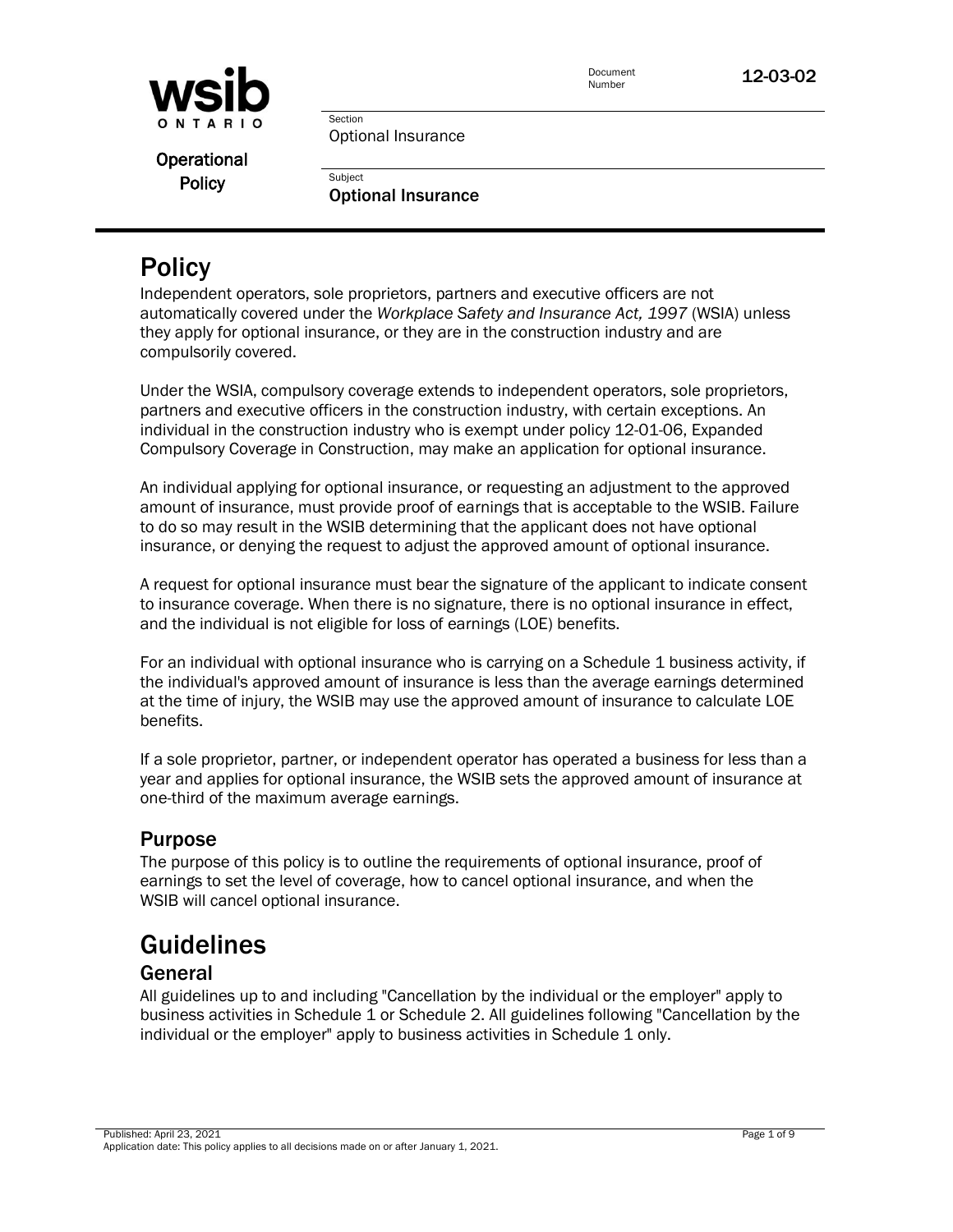

Optional Insurance

Section

Operational

Policy **Digits Containers** Policy **Optional Insurance** 

## **Definitions**

### Optional insurance

Individuals who are not mandatorily covered under the WSIA but who the WSIB deems, upon application, to be workers to whom the insurance plan applies, are said to have optional insurance.

## Approved amount of insurance

This amount is based on an individual's average earnings, as determined and approved by the WSIB, taking into account the period of insurance requested. The approved amount of insurance is subject to the maximum average earnings. The amount is used to calculate optional insurance premiums for the upcoming year, subject to the maximum for insurable earnings.

### Average earnings

An individual's annual average earnings are calculated from the most recent Canada Revenue Agency (CRA) income tax return or audited financial statement, and are subject to the maximum average earnings, see 18-01-02, Benefit Dollar Amounts - Accidents from 1998. Average earnings are used to calculate LOE benefits.

Unless the individual is an independent operator, sole proprietor, or partner operating for less than a year, the approved amount of insurance for one year cannot be less than the individual's annual average earnings.

### Earnings

The term earnings, when used on its own or when included in the phrase "proof of earnings", refers to an individual's employment earnings.

### Executive officers

In addition to executive officers of corporations, certain individuals whose employers are not corporations are also considered executive officers, see 12-03-03, Who Can Obtain Optional Insurance?.

## Right of action

Individuals with optional insurance lose certain rights of action, see 15-01-05, Third Party Rights of Action. Those considering optional insurance may choose to seek independent legal advice before applying for optional insurance.

## **Benefits**

In most cases, individuals with optional insurance are entitled to all benefits that would be due to an injured worker, including LOE benefits, health care, etc.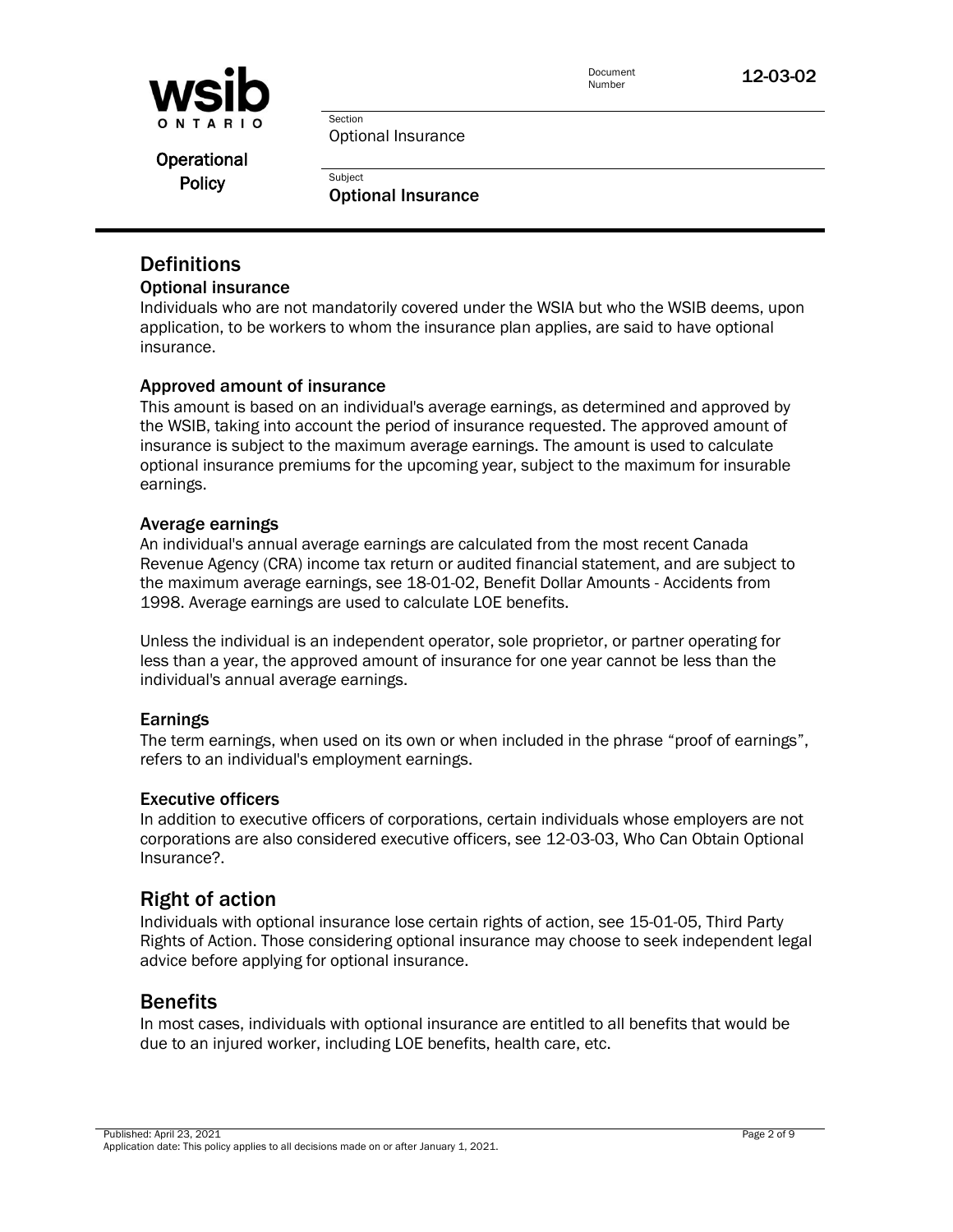

Optional Insurance

Section

Operational

Policy **Digits Containers** Policy **Optional Insurance** 

## Exception cases

Eligible individuals who fall into one or more of the following exception categories must notify the WSIB of their employment status when applying for optional insurance. The WSIB then determines the amount of their optional insurance and, for individuals engaged in a Schedule 1 business activity, how their premiums will be reported and paid.

Exception categories include:

- individuals whose earnings are divided among two or more accounts linked to one employer
- executive officers working for two or more employers
- executive officers who also have independent operator, sole proprietor, or partner status in another business, and/or
- individuals eligible for optional insurance who are also part-time workers (not as executive officers) under the WSIA in another business.

## Change of job status

When the job status of individuals with optional insurance changes, optional insurance continues as requested if the individual still holds an eligible position. For example, if a sole proprietor becomes a partner, or an executive officer (such as a director) becomes a chairperson, eligibility for optional insurance is not affected, see 12-03-03, Who Can Obtain Optional Insurance?.

## How to apply Schedule 1

Individuals apply for optional insurance by completing the Optional Insurance Request/Change Form, or by sending the WSIB a letter providing:

- the individual's name, address, and telephone number
- the individual's status, i.e., independent operator, sole proprietor, partner, or an executive officer's specific job title (e.g., general manager, director)
- the date the business was started, if it is already operating
- the insurance period requested (three months to one year, see "Period of insurance" below)
- proof of earnings (see "Premiums for Schedule 1 employers," below) if the individual is:
	- an executive officer, or
	- an independent operator, sole proprietor, or partner in operation for one year or more
- the effective date requested
- the individual's signature and,
- for executive officers, the title and signature of the employer or an authorized officer.

Published: April 23, 2021 Page 3 of 9 Application date: This policy applies to all decisions made on or after January 1, 2021.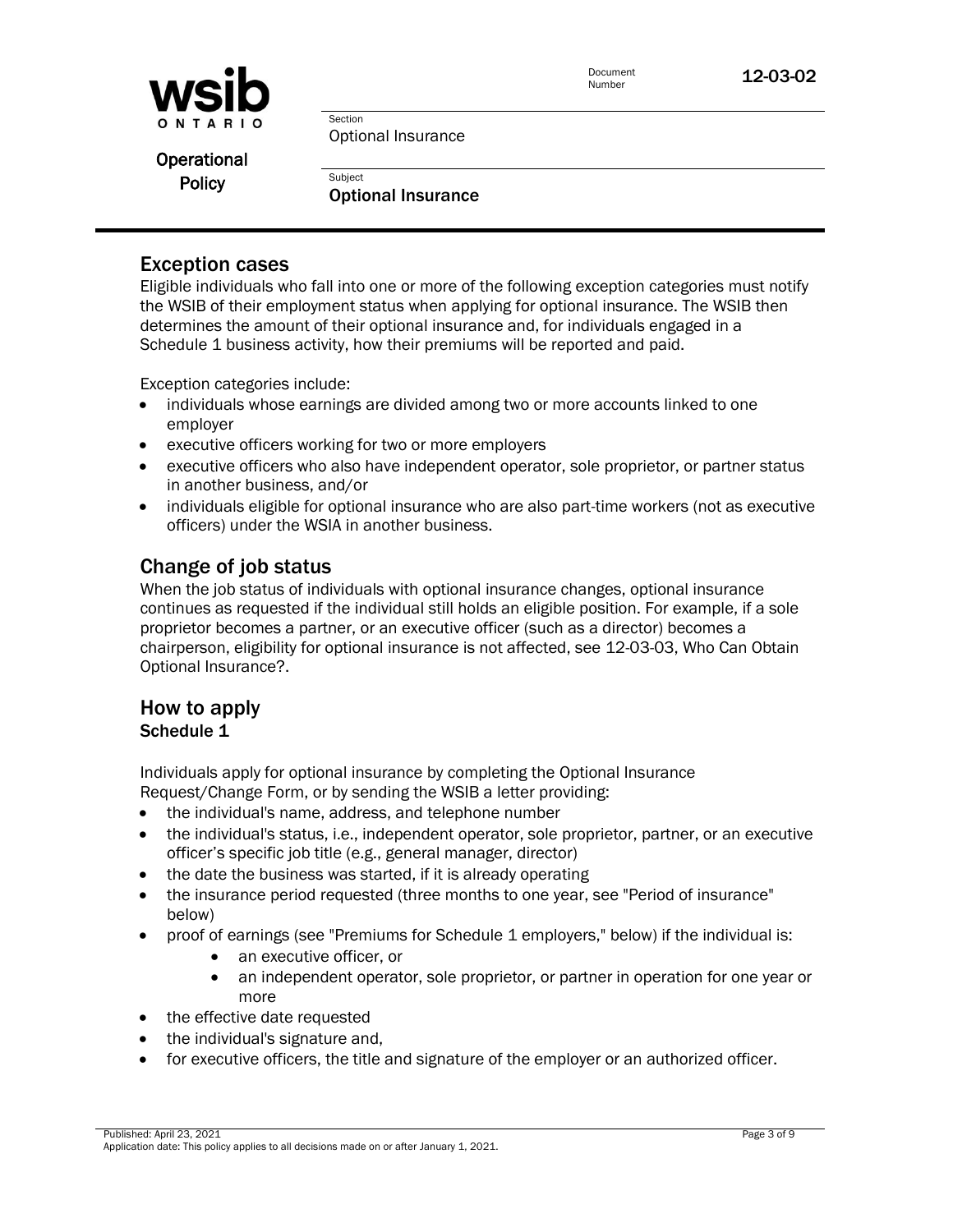| <b>WSID</b>   |                           | Document<br>Number | 12-03-02 |
|---------------|---------------------------|--------------------|----------|
| ONTARIO       | Section                   |                    |          |
|               | Optional Insurance        |                    |          |
| Operational   |                           |                    |          |
| <b>Policy</b> | Subject                   |                    |          |
|               | <b>Optional Insurance</b> |                    |          |

The WSIB does not accept telephone requests for optional insurance.

If an independent operator, or a partner in a partnership not employing workers, is carrying on a business activity not mandatorily covered under Schedule 1 and wants optional insurance, the employer must apply to have the operation added to Schedule 1, see 12-01- 02, Employer by Application.

If an account including optional insurance has an overdue balance, the WSIB does not accept requests for new optional insurance, or for an increased amount of optional insurance, until the amount owing is paid in full.

## Schedule 2

Executive officers request optional insurance by completing the Optional Insurance Consent Form Under Schedule 2. The form must be signed and dated by both the applicant and the employer or an authorized officer. The completed consent form is retained by the employer. Insurance is effective as of the date of the signed form.

For an executive officer to be considered for benefits, a copy of the consent form must be filed when an injury is reported with an Employer's report of injury/disease (Form 7).

Sole proprietors, independent operators, and partners who carry on a Schedule 2 business activity must contact Schedule 2 Account Services to apply for optional insurance.

## Cancellation by the individual or the employer

Cancellation of optional insurance may be requested by the individual holding the optional insurance. An employer's request to cancel must be in writing, signed and dated.

For individuals engaged in a Schedule 1 business activity, the request to cancel is forwarded to the WSIB. The WSIB then cancels the insurance effective the date the WSIB receives the request for cancellation. The WSIB issues a notice of cancellation to the individual and, if applicable, to the employer.

For individuals engaged in a Schedule 2 business activity, the request to cancel must be signed and dated by the person cancelling the insurance (the individual holding optional insurance). The request to cancel is retained by the employer, along with the original application. The request takes effect on the most recent date of signing, or a future requested date.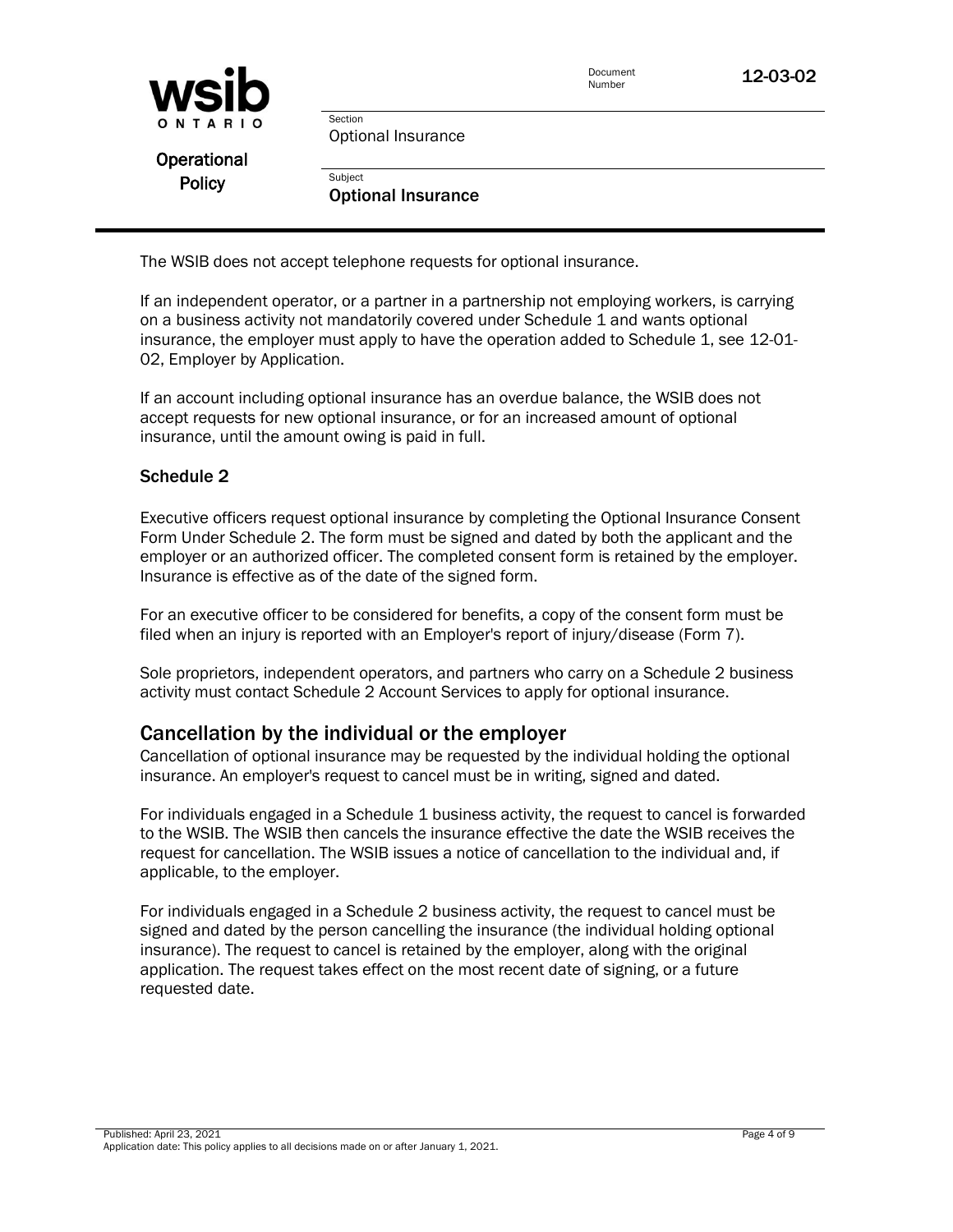

Optional Insurance

Section

Operational

Policy **Bubject Policy Optional Insurance** 

### Executive officer leaves employer

If an executive officer stops working for the employer, optional insurance is cancelled effective the last day worked. If the officer was working for more than one employer, the optional insurance continues with the other employer(s).

## Individual no longer eligible

If an individual is no longer eligible for optional insurance because of compulsory coverage in construction or a change in employment status, optional insurance is cancelled from the date the individual's status changed. For example, if a partner in a business ceases to be a partner but stays on as an employee, that individual is no longer eligible for optional insurance.

If an individual in the construction industry is no longer eligible for optional insurance because of a material change in circumstance, optional insurance is cancelled the date of the material change. See 12-01-06, Expanded Compulsory Coverage in Construction.

### Business ceases employing help

If a business that has individuals with optional insurance stops employing workers but does not stop operations, optional insurance continues until either the business stops or the insurance is cancelled.

#### Business ceases

If the business of an independent operator, sole employer, proprietor, or partnership without workers is discontinued, optional insurance is cancelled effective the date operations stop. This closure of a business is a reportable material change in circumstance, see 22-01-01, Material Change in Circumstances - Employer.

### Death of individual

If an individual with optional insurance dies, optional insurance is cancelled effective the date of death.

### Individual receiving benefits

If an individual engaged in a Schedule 1 business activity who has optional insurance receives LOE benefits as a result of a work-related injury, the WSIB does not automatically cancel the insurance. It is the individual's responsibility to notify the WSIB if cancellation is desired.

## Cancellation by the WSIB (Schedule 1 only)

The WSIB cancels optional insurance for all individuals under Schedule 1 whose premiums are reported by an employer if:

- the employer has an overdue balance on one or more accounts, or
- the WSIB initiates legal action to recover the amount owing.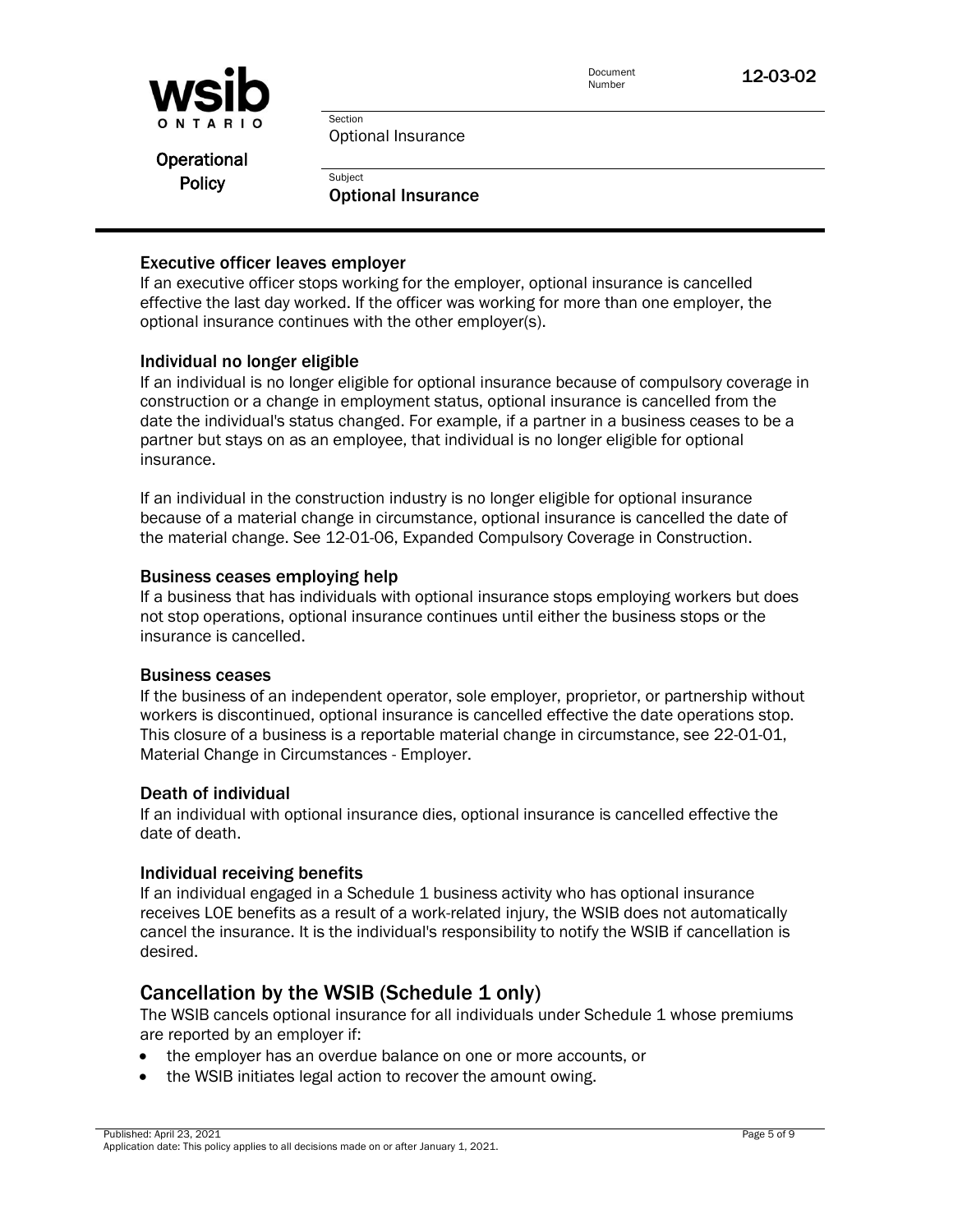

Operational

Policy **Digits Containers** Policy **Optional Insurance** 

Optional Insurance

Section

Cancellation is effective at midnight of the 15th calendar day following the day on which the WSIB issues a notice addressed to the employer and to the individual with optional insurance.

#### Unable to locate employer

When correspondence is returned to the WSIB as undelivered, or the WSIB cannot locate the employer's address, the WSIB cancels any existing optional insurance.

## Premiums for Schedule 1 employers

The approved amount of insurance for an individual determines the premiums to be paid for optional insurance. The method for calculating average earnings is described in the following guidelines (the WSIB uses the same method for both premium and benefit calculations).

While the WSIB uses the same method for determining average earnings for both premium and benefit calculations, the insurable earnings reported for premium purposes are subject to the maximum insurable earnings whereas the approved amount of insurance for benefit calculations is subject to the maximum average earnings. In years where the maximum insurable earnings and the maximum average earnings are different, the reportable insurable earnings, and associated premium calculations, continue to be subject to the maximum insurable earnings, not the maximum average earnings. Wage loss benefits continue to be subject to the maximum average earnings.

Optional insurance premiums for a given year are based on average earnings calculated for a previous year.

#### Period of insurance

In most cases, individuals applying for optional insurance request insurance on a continuing basis from the day the insurance comes into effect. However, individuals may request optional insurance for less than a year. The minimum period is three months.

## Proof of earnings

The following guidelines assume that the optional insurance has been requested for a full year on a continuing basis, except where noted.

Acceptable proof of earnings must be provided as requested by the WSIB. Situations where the WSIB requests proof of earnings include those detailed below. Without acceptable proof of earnings, the WSIB may deny an application for optional insurance, cancel existing optional insurance, or determine the approved amount of insurance at its discretion.

### Average earnings for executive officers

The average earnings for an executive officer are the earnings reported on the previous year's Canada Revenue Agency (CRA) income tax return.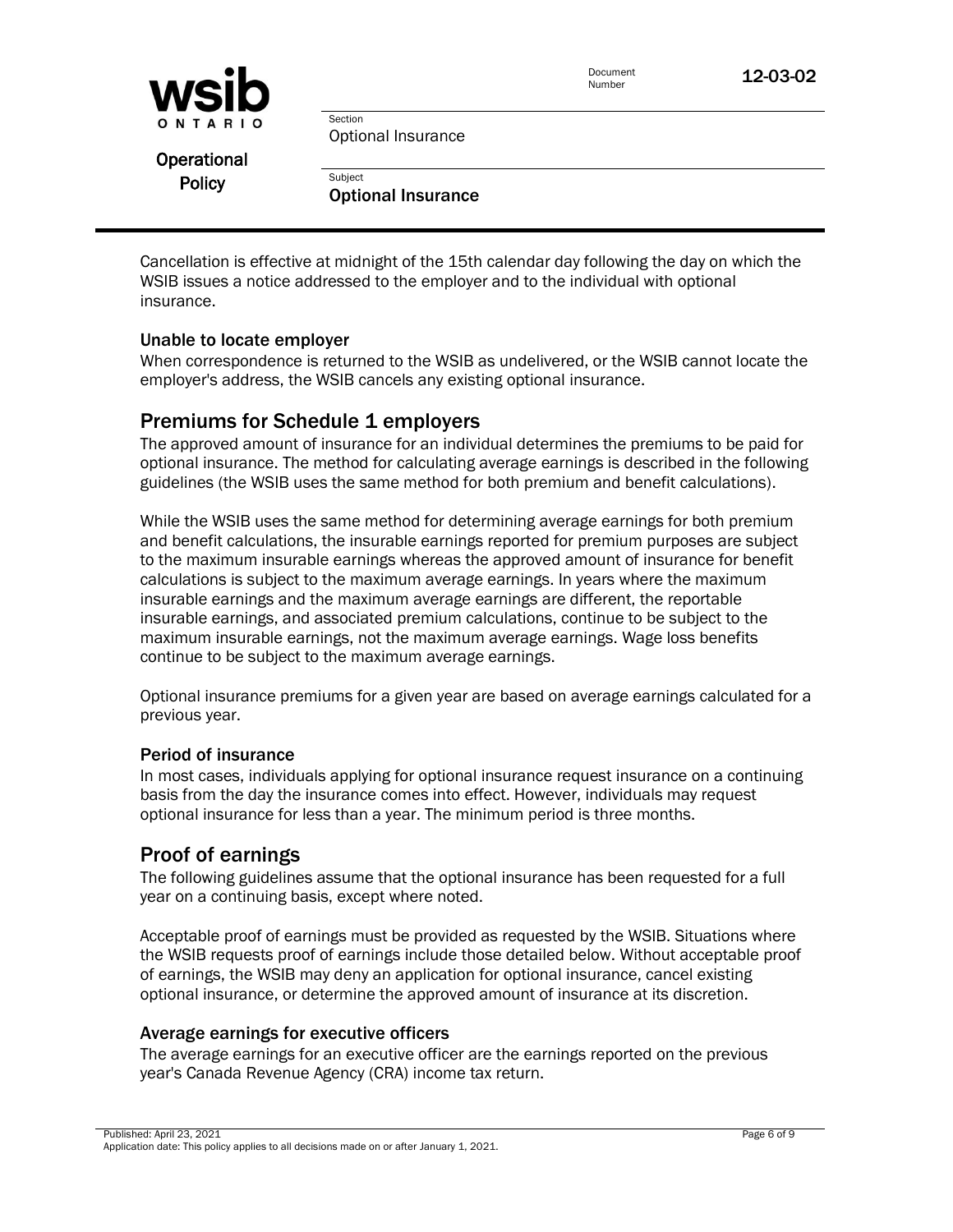

Optional Insurance

Section

Operational

Policy **Bubject Policy Optional Insurance** 

#### In operation less than a year

If the employer has been in operation less than a year and there is no income tax return filing with CRA available, the average earnings are the executive officer's salary as stated by the employer.

#### Average earnings for sole proprietors, independent operators, partners

If an individual has operated a business for one year or more at the time of application, the WSIB determines the average earnings from:

- net business income for the previous year as reported to CRA, subject to audit by the WSIB. The WSIB overestimates the net business income by including such items as:
	- pension plan and RRSP contributions
	- depreciation and amortization
	- charitable donations
	- expenses arising out of the individual's use of personal home or vehicle for business purposes
	- dividends from the business, and
	- other items as appropriate, or
	- an audited financial statement of earnings prepared by a chartered accountant.

#### In operation less than a year

If an individual has operated a business for less than a year at the time of application and requests optional insurance, the WSIB uses one-third of the maximum average earnings for wage loss benefits purposes. For premium purposes, the WSIB uses one-third of the maximum for insurable earnings (see "Payment in advance", below).

## Updating the approved amount of insurance

When an individual reports annual income to CRA (or produces an audited financial statement) and believes that the average earnings for the purpose of optional insurance have changed, the individual must immediately notify the WSIB in the same manner as a new applicant (see "How to apply" above) in order to update the approved amount of insurance.

Individuals whose approved amount of insurance has been set at one-third of the maximum must also update this amount in the same way after one year of operation.

The updated amount of insurance is subject to the maximum average earnings. The updated amount is also used to calculate premiums, subject to the maximum insurable earnings.

The WSIB does not require an individual with optional insurance to update the approved amount of insurance more frequently than once a year.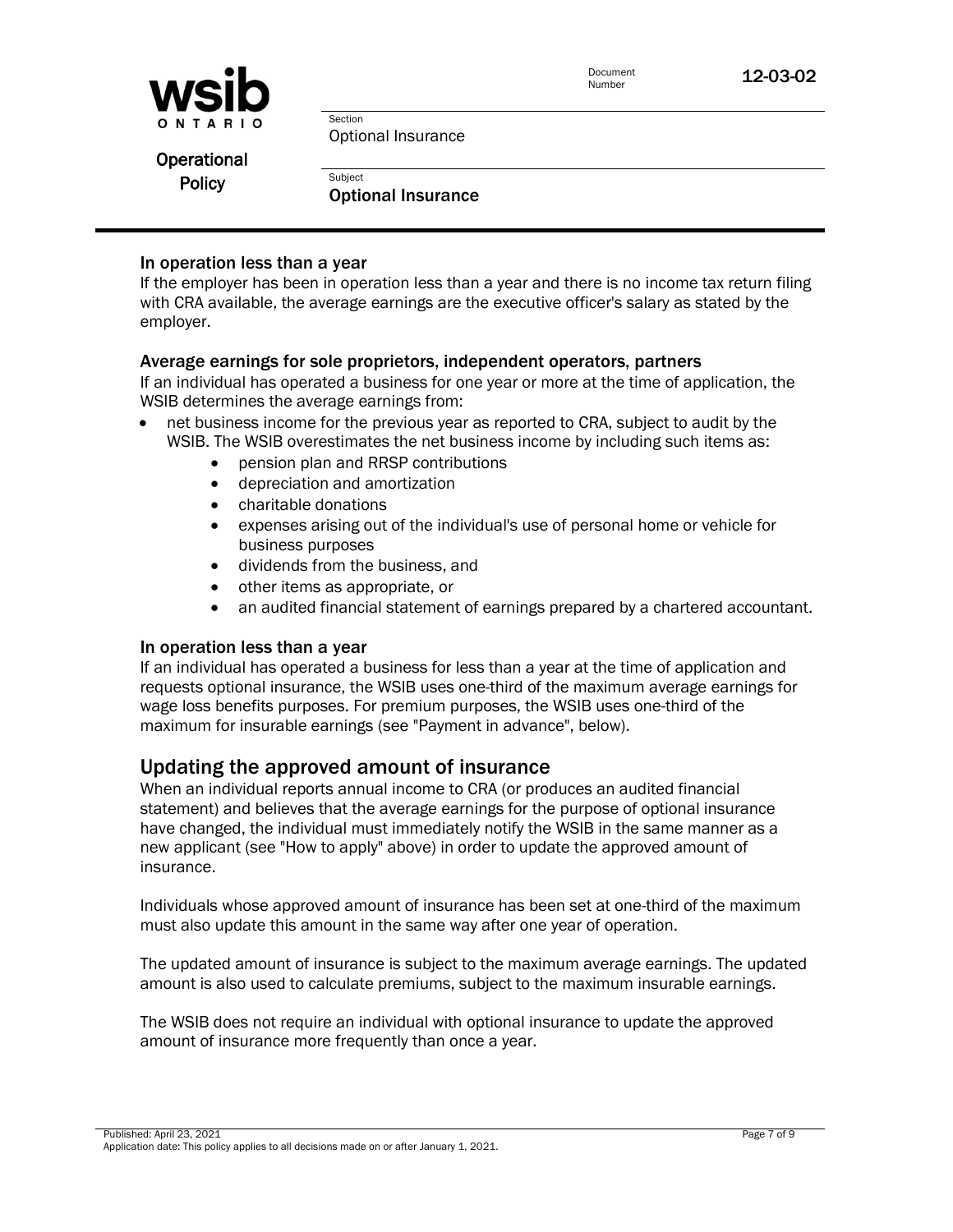

Optional Insurance

Section

Operational

Policy **Digits Containers** Policy **Optional Insurance** 

# Effective date

Optional insurance comes into effect on the date acceptable proof of earnings is received in writing by the WSIB.

# Payment in advance

The WSIB may require payment in advance in the following three situations:

### 1 – Newly registered independent operator, sole proprietor, or partner has been in operation less than one year

In this case, the WSIB requires the equivalent of six months of optional insurance premiums in advance, with any remainder of the annual optional insurance premiums to be paid by the next scheduled due date.

## 2 – Independent operator, sole proprietor, or partner has been in operation for one year or more and requests a clearance certificate upon registration

In this case, the WSIB requires the equivalent of three months of premiums in advance.

## 3 – Individual whose optional insurance has been cancelled by the WSIB requests reinstatement

At the discretion of the WSIB, such an individual may request to have optional insurance reinstated in the same calendar year in which the cancellation occurred. In these cases, the WSIB may request advanced payment, or may require any other conditions deemed necessary.

## Benefits paid on lower amount

If an individual with optional insurance is entitled to LOE benefits as the result of a workrelated injury and:

- the individual did not notify the WSIB after the most recent CRA income tax filing or audited financial statement, and
- the average earnings calculated using the most recent CRA income tax filing or financial statement do not match the approved amount of insurance on the account,

the WSIB uses the most recent average earnings calculation, or the approved amount of insurance, whichever is lower, to determine LOE benefits.

If the average earnings based on the most recent filing or statement are lower than the approved amount of insurance, the WSIB does not refund the difference between the premiums already paid and the premiums that would have been paid based on the lower earnings amount.